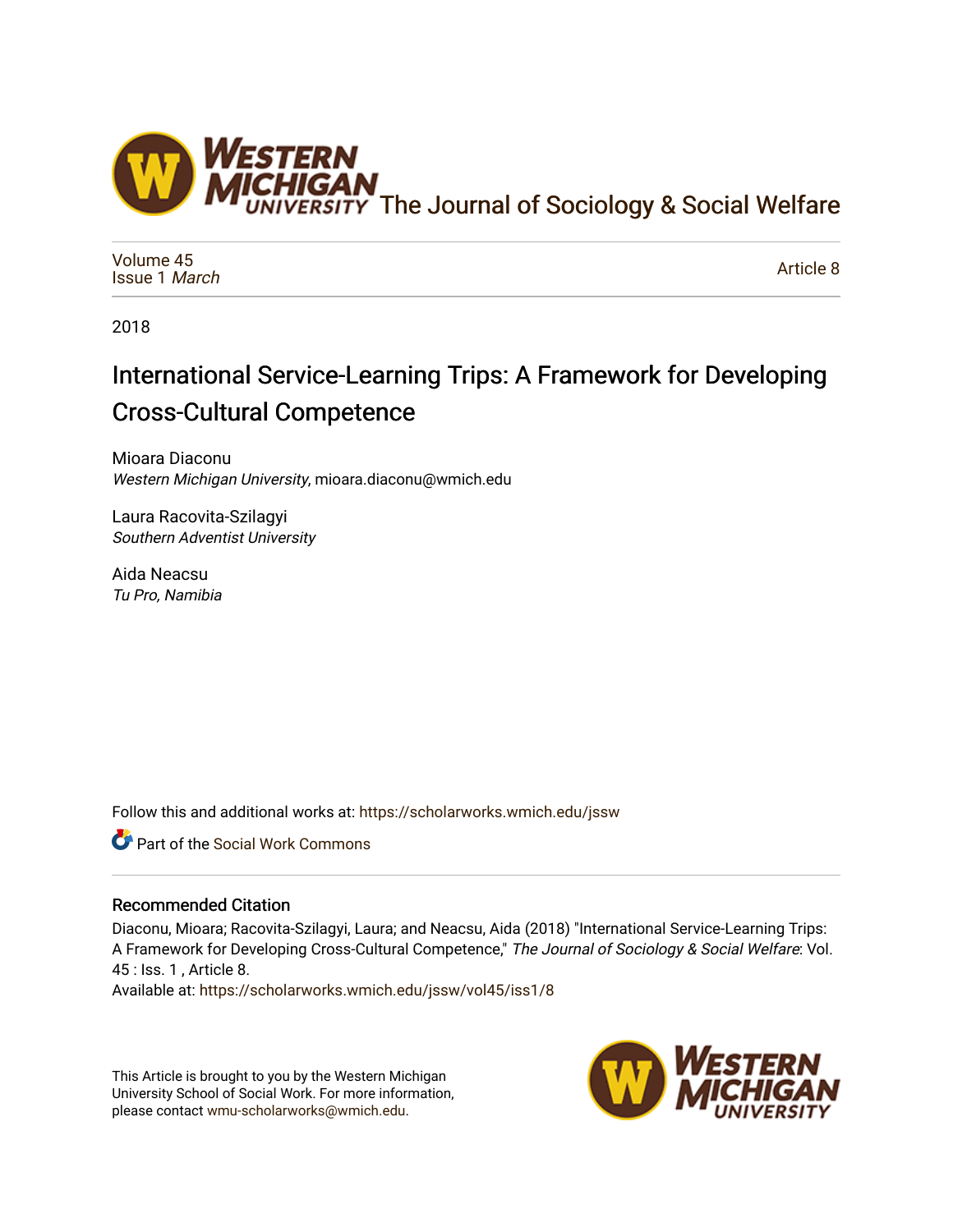## International Service-Learning Trips: A Framework for Developing Cross-Cultural Competence

Mioara Diaconu *Western Michigan University*

## Laura Racovita-Szilagyi *Southern Adventist University*

Aida Neacsu

*Tu Pro, Namibia*

*The International Federation of Social Workers (2017) calls for social work professionals to be empowering agents who understand the context and diversity of their client populations. At the same time, research on evidence-based practice suggests that cultural immersion is one of the best ways for students to develop much-needed cultural competence and appreciation for diversity (Anderson, Lawton, Rexeisen, & Hubbard, 2006; Pence & Macgillivray, 2008). This article proposes that students would benefit more from having the opportunity to get hands-on experience in needs assessments, appreciative inquiry, program designs, implementations, and evaluations of grassroots sustainable development programs than simply being involved in charitable endeavors. Furthermore, it proposes that international exposure through well-crafted international service-learning trips can assist in the development of cross-cultural competence needed to empower individuals and communities to produce social change. International service-learning trips have great potential to help prepare students for successful careers with culturally diverse populations nationally and internationally. The educational model presented in this article stems from best practices developed during several international ser-*

Journal of Sociology & Social Welfare • March 2018 • Volume XLV • Number 1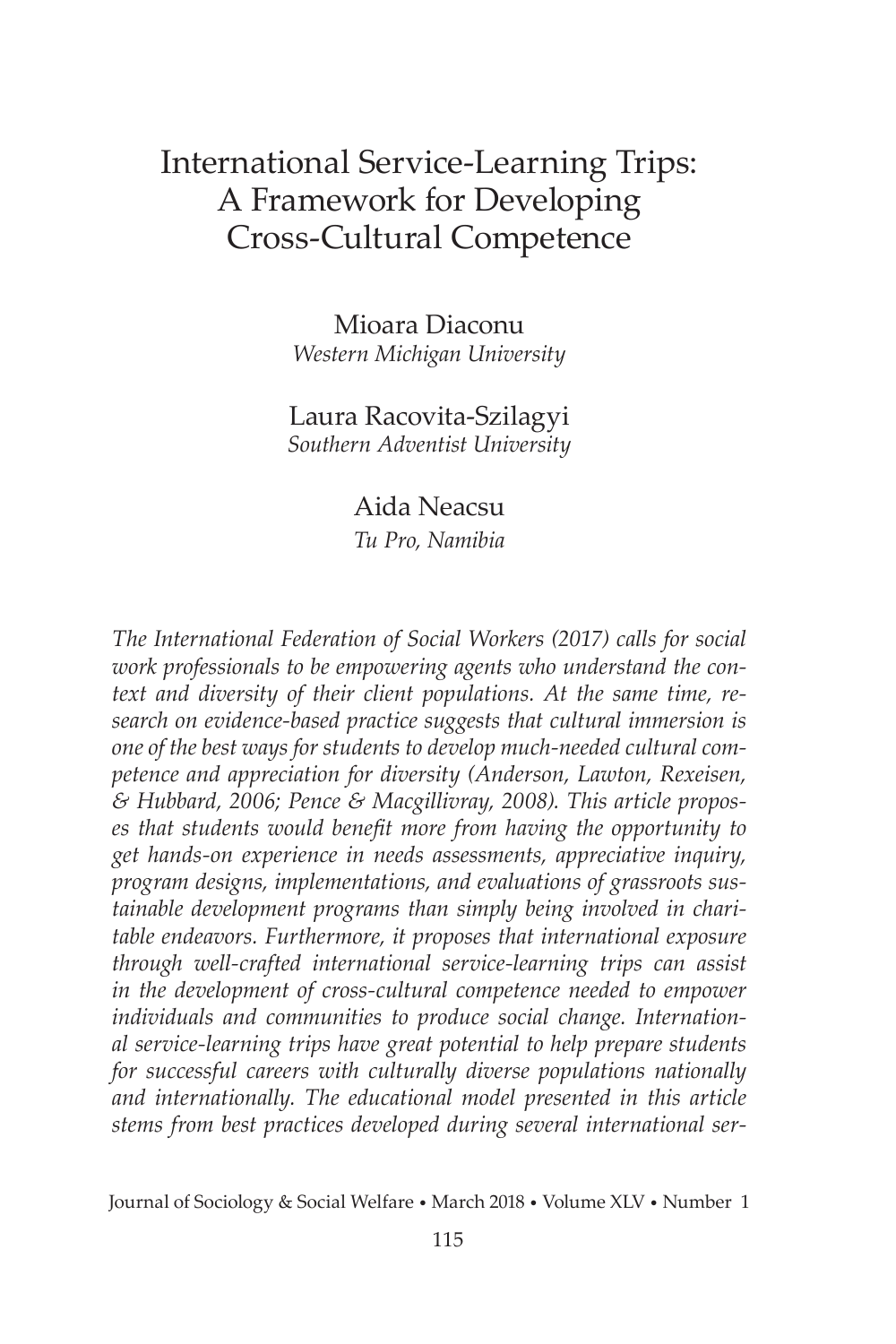*vice-learning trips and international study tours. Such trips and tours were based on a human rights sustainable development approach and not on a charity model. The article discusses the phases and activities recommended for the development of a successful international service-learning trip and provides recommendations for the pre-, during, and post-trip experiences.*

*Key words: international service-learning, cross-cultural competence, international social work, appreciation for diversity* 

## Introduction

Currently, social workers face formidable challenges as they strive to effectively serve racially, culturally and ideologically diverse client populations. Many of these professionals are confronted on a daily basis with situations reflecting the impact of globalization, including human rights violations. Examples of such violations are cases of female genital mutilation and culturally condoned domestic violence (Hokenstad & Midgley, 1997). It is imperative for social workers to develop cross-cultural competence in order to effectively manage these challenging situations. We propose that a higher level of cultural competence may be accomplished by providing students with structured international learning opportunities.

Cultural competence has become an essential principle of social work education and practice in the United States of America. Cultural competence is emphasized in education through the Educational Policy and Accreditation Standards developed and implemented by the Council on Social Work Education (CSWE) (2015), and in practice by the Code of Ethics of the National Association of Social Workers (NASW) (2008). NASW provides additional resources for students, educators, and practitioners through the Standards and Indicators for Cultural Competence (NASW, 2015). Moreover, efforts have been made by various social work programs to provide their students with international exposure opportunities that expand the social work experience beyond the local to the global arena.

Research has identified numerous benefits associated with providing students with international learning opportunities.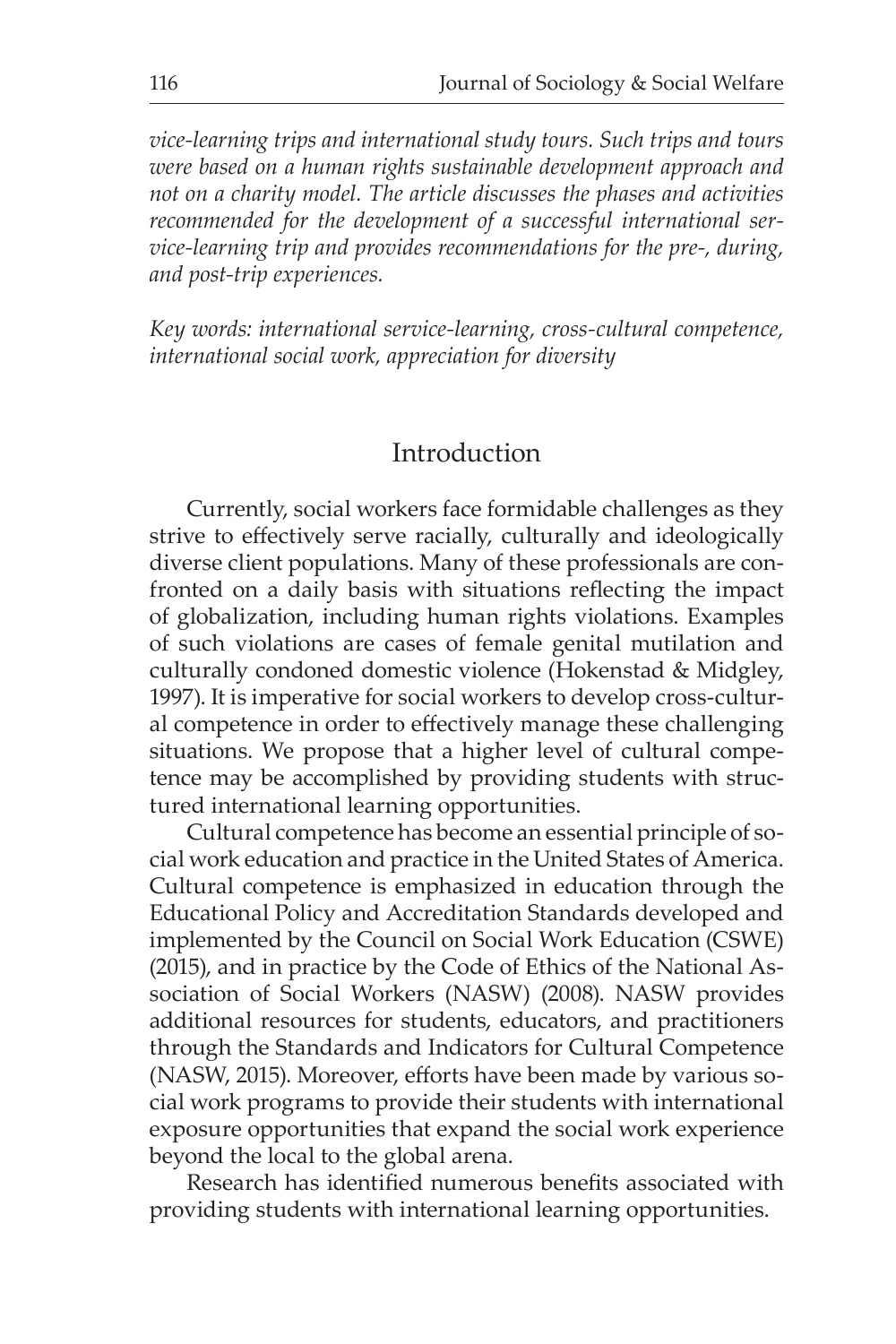These include the development of cultural competence, student expertise, building confidence, promoting self-assessment, enhancing understanding of globalization and global interdependence, increasing interest in human rights and volunteer work, shaping attitudes and vision, and improving critical thinking (Chieffo & Griffiths, 2004). The previously identified benefits build the knowledge and skills that social workers need to engage in effective practice.

The International Federation of Social Workers (IFSW) outlines a comprehensive understanding of the purpose of the social work profession and the role of the social worker in the service delivery process. According to IFSW (2017), social workers are change agents focused on individual and community well-being, who empower local people to promote social change while understanding and appreciating the diversity present in the practice context.

This article presents a cross-cultural competence framework and shows how international exposure through the international service-learning (ISL) trips can contribute to the development of cross-cultural competence while applying a human rights-based approach to sustainable development (IFSW, 2017; Offenheiser & Holcombe, 2003). It also describes the phases and activities associated with the development of successful ISL trips and study tours. The model presented in this article is the result of longitudinal inquiry and observations made during international service-learning trips to Thailand, Namibia and Haiti, and international study tours in Uganda, Kenya, and Tanzania. Based on these experiences, the authors propose that ISL trips have great potential to help effectively prepare social work students for international careers and effective practice in culturally diverse contexts.

## *Cross-Cultural Competence*

According to the NASW Code of Ethics, the social worker's ethical responsibility to clients includes the development of cultural competence. Ethical standard 1.05 (b) Cultural Competence and Social Diversity Standard, point (b), reads as follows:

Social workers should have a knowledge base of their client's cultures and be able to demonstrate competence in the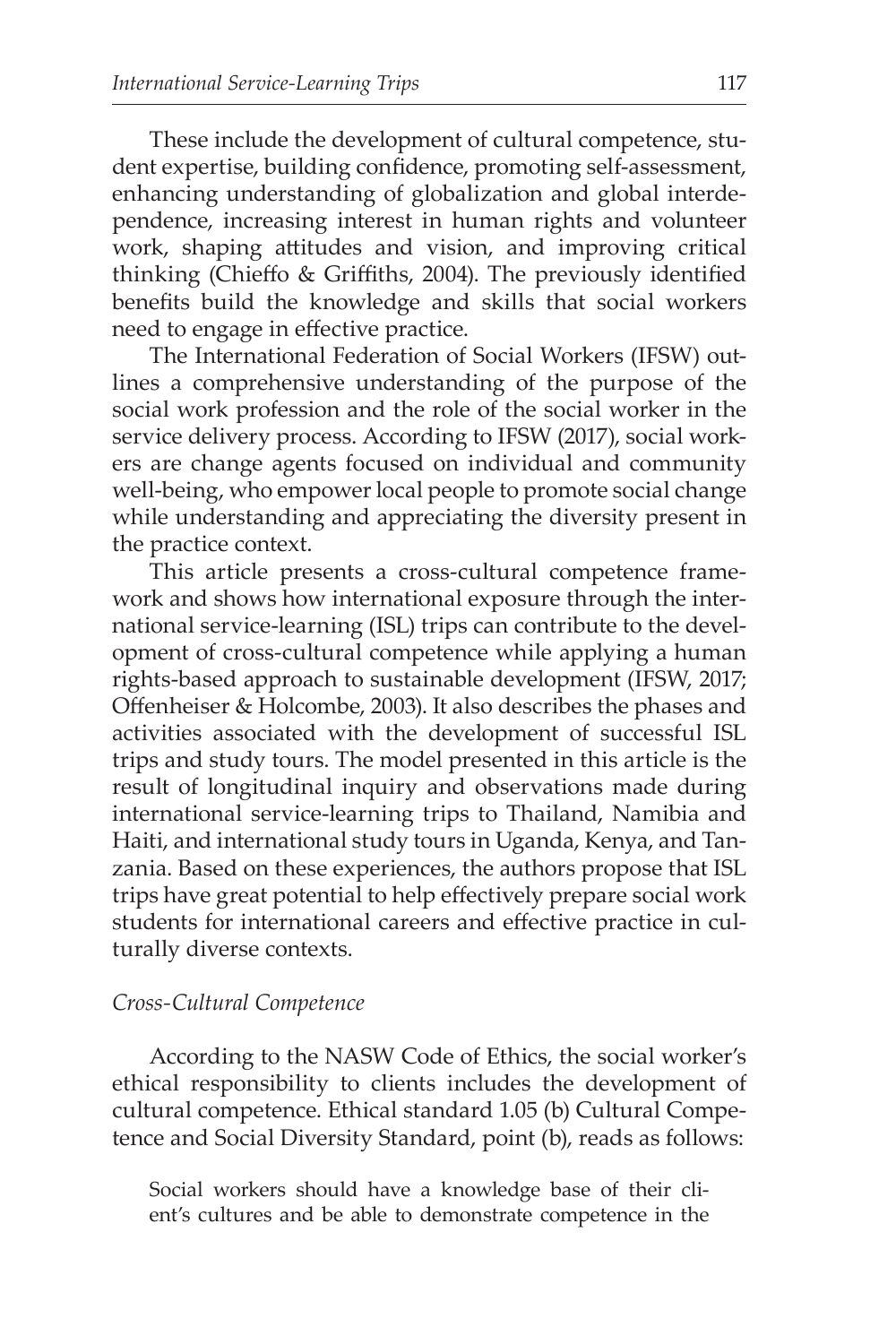provision of services that are sensitive to clients' cultures and to differences among people and cultural groups. (NASW, 2008, p. 6)

It is important to define cultural competence as understood by the social work profession, given that it is part of the social work value base. Therefore, cultural competence is defined as:

the process by which individuals and systems respond respectfully and effectively to people of all culture, languages, classes, races, ethnic backgrounds, religions, spiritual traditions, immigration status, and other diversity factors in a manner that recognizes, affirms, and values the worth of individuals, families, and communities and protects and preserves the dignity of each. (NASW, 2015, p. 13)

Fong (2004), Fong & Furuto (2001), and Lum (2012) concur. According to them, cultural competence is developed through an ongoing process of knowledge acquisition, skill development, and the evaluation of social work practice within the context of professional social work values. Furthermore, cultural competence is necessary to enable individuals to create long-term changes in their contextual communities. Before achieving cultural competence, social work students must take several steps. These steps are presented in the Diaconu's Cultural Competency Framework (Figure 1). The elements of the proposed framework are usually an integral part of successful international learning trips. These include: self-awareness, cross-cultural knowledge, cross-cultural awareness, cross-cultural sensitivity, cross-cultural skills, and cross-cultural humility. This proposed framework should foster cultural growth and cross cultural competence. Grusky (2000) warns that, "without thoughtful preparation, orientation, program development and the encouragement for study, and critical analysis and reflection, the programs can become small theaters that recreate historic cultural misunderstanding and simplistic stereotypes" (p. 858).

#### *Steps to Cross-Cultural Competence Development*

The following steps are proposed to help counter personal and societal stereotypes and promote culturally competent practice.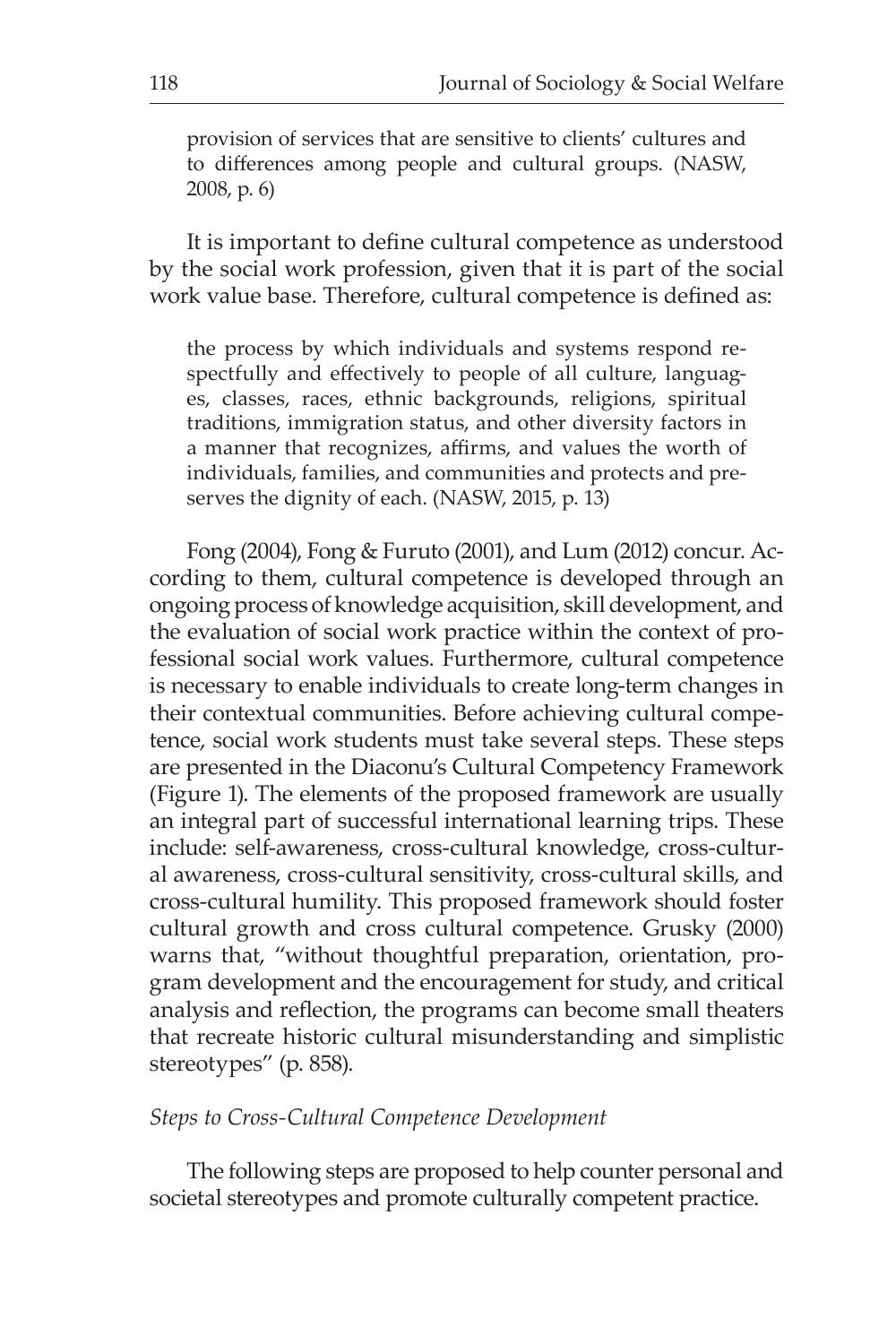



## *Self-Awareness*

Development of cross-cultural competence cannot begin without self-awareness. Competent professionals must have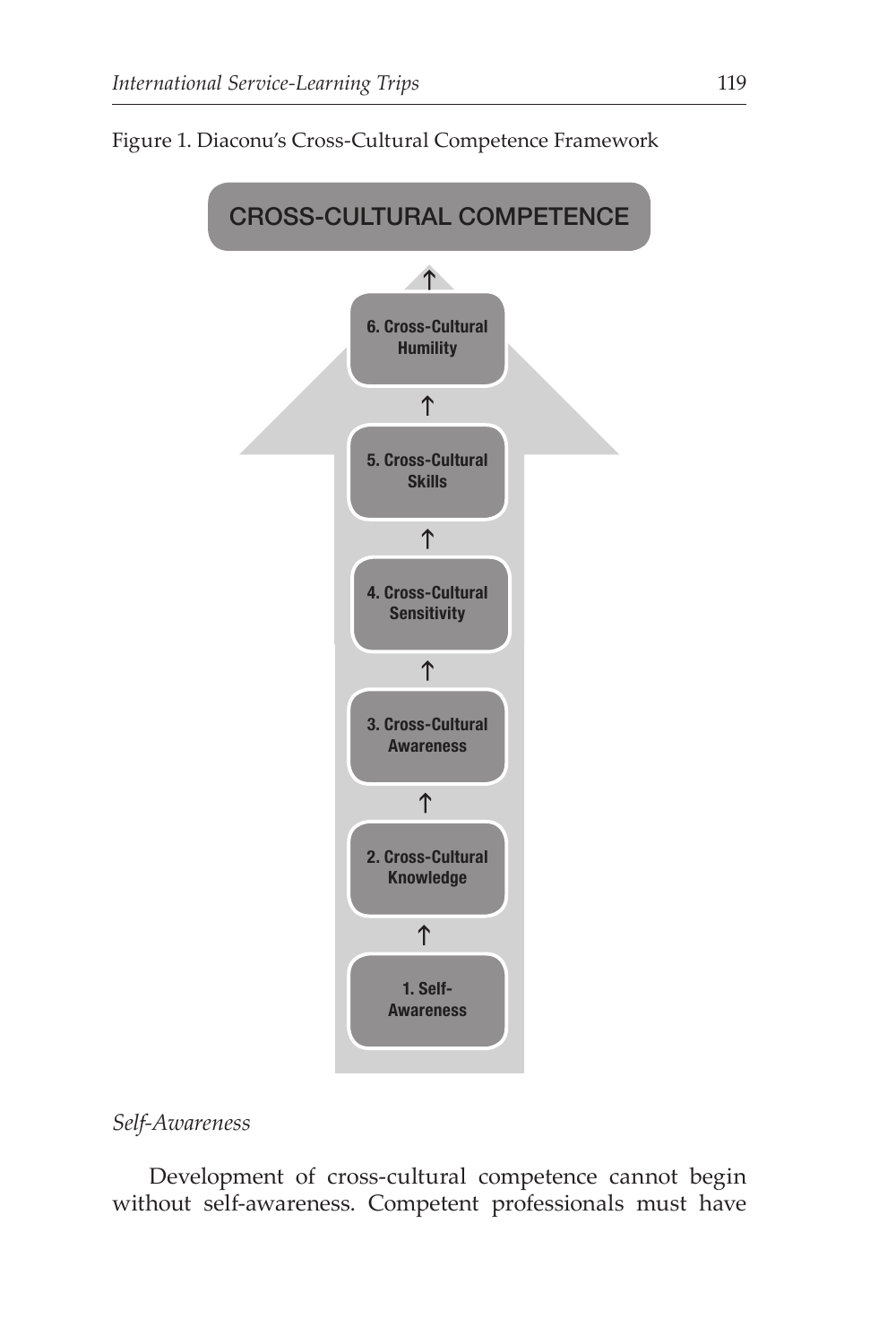a working knowledge and appreciation of their own cultural identity, values and biases, as well as an understanding of how power and privilege manifest in their professional lives. This knowledge will help them advocate on behalf of clients and help such clients in their journey to personal and collective well-being (NASW, 2015).

#### *Cross-Cultural Knowledge*

The second step proposed in this model is the increase of cross-cultural knowledge. This step requires individuals to develop a personal knowledge base that includes the cultural characteristics, family systems, values, beliefs, attitudes, behaviors, and the history of other ethnic groups (Adams, 1995). This knowledge base can include "race and ethnicity; immigration and refugee status; tribal groups; religion and spirituality; sexual orientation; gender identity or expression, social class; and mental or physical abilities of various cultural groups" (NASW, 2015, p. 4). Students should gain cross-cultural knowledge on a daily basis through independent learning, individual interactions with people from other ethnic groups, and through the explicit and implicit curricula of their social work educational programs.

#### *Cross-Cultural Awareness*

The proposed third step to the development of cultural cross-competence is building cross-cultural awareness. This step may require a paradigm shift for the understanding of the personal attitudes and values of other ethnic groups. It also requires increased understanding, acceptance, and openness in our relation to others (Adams, 1995). The concept of cross-cultural awareness is built on self-awareness and cross-cultural knowledge.

#### *Cross-Cultural Sensitivity*

The proposed fourth step to cross-cultural competence is developing cultural sensitivity. This step builds on the three previous steps and asserts that no culture is better than another, in spite of cultural differences or similarities. Therefore, we should not assign intrinsic value to observed cultural differences. At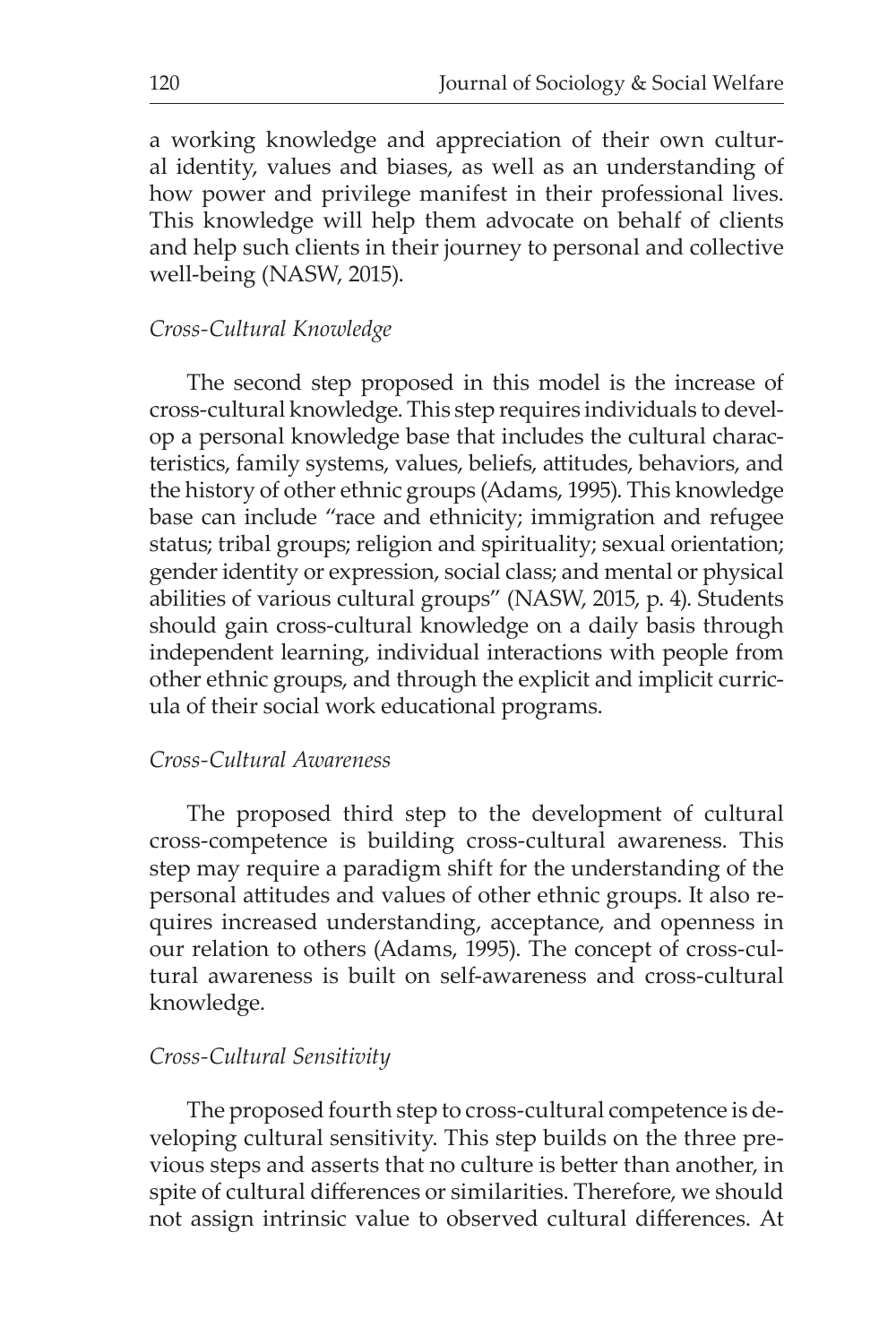this stage, students should be able to see how cross-cultural sensitivity can positively influence the outcomes of the helping process.

## *Cross-Cultural Skills*

The proposed fifth step to cross-cultural competence is the development of cross-cultural skills. Social work practitioners are professionally mandated to understand and respect the role that culture plays in the psychosocial development of individuals and their families. Furthermore, through the knowledge building process that it is based on evidence-based practice, social workers should develop the necessary skills to competently assist their clients (NASW, 2015). The cross-cultural skills employed by social workers, as agents of social change, should build on the cultural knowledge, awareness, and sensitivity developed in the previous steps. These skills include the ability to:

- Successfully manage constant change
- Be sensitive to the cultural needs of others
- Successfully navigate a multi-cultural work and volunteer environment
- Adapt to time delays while still focused on the task-at-hand and deadlines
- Keep an open mind to environments displaying diverse values, norms, and cultural mores, and,
- Thrive in cross-cultural settings (NASW, 2015).

## *Cross-Cultural Humility*

The sixth and the final proposed step to cross-cultural competence is the development of cross-cultural humility. This requires making "a lifelong commitment to self-evaluation and self-critique, to readdressing the power imbalances (…) and to developing mutually beneficial and nonpaternalistic clinical and advocacy partnerships with communities on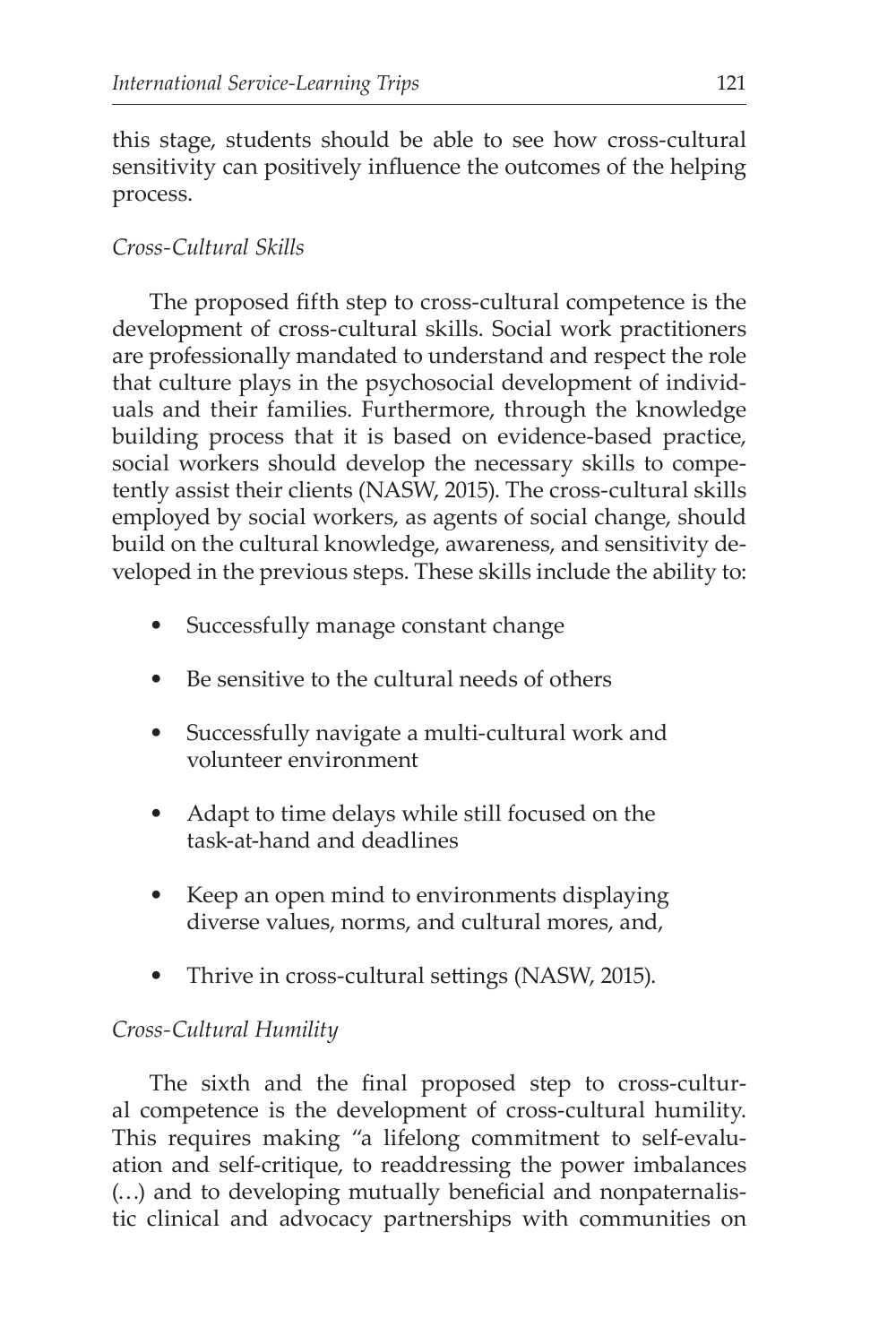behalf of individuals and defined populations" (Tervalon & Murray-Garcia, 1998, p. 117).

Cross-cultural humility requires an understanding and appreciation of one's own culture in a harmonious relationship with other cultures that promotes a selfless desire for social justice for the benefit of all (Rawls, 1971). Cultural humility also recognizes the central expertise of the client and the worker's recognition of his/her lack of knowledge of someone else's culture needed to make value judgments (Hohman, 2013; Hook, Davis, Owen, Worthington, & Utsey, 2013). During international service-learning trips, students are expected to approach the client situation with respect, humility, and a personal awareness of their own limitations. It can be argued that true collaboration and client empowerment happens only when allowing the client to be the true expert of his own cultural reality. Without cultural humility, international service-learning trips will not be able to promote true cultural competence.

The cross-cultural competence model presented in this article does not suggest that an outsider can become an expert on someone else's culture by following the proposed steps. Instead, it proposes that the model can help significantly increase one's level of cross-cultural competence. The levels of cultural competence that can be attained through the implementation of this model are: (a) pre-competence—the understanding that there is still work to be done; (b) competence—the comprehension that there is a need for continual personal assessment of knowledge and attitudes; and (c) proficiency—the readiness to contribute to the knowledge base. (Adams, 1995; Cross, Bazron, Dennis, & Isaacs, 1989).

## Student International Exposure

In a context of globalization and increased population movement across national geographical boundaries, helping professionals are becoming increasingly aware that they must attain excellence in cultural competence (Harper-Dorton & Lantz, 2007, p. xi). Cultural immersion is considered one of the best ways for social work students to develop cultural sensitivity and the appreciation of other cultures necessary to fulfill the profession's purpose in the 21st century (Anderson et al., 2006; Pence & McGillivray, 2008). Additional benefits of cultural immersion include: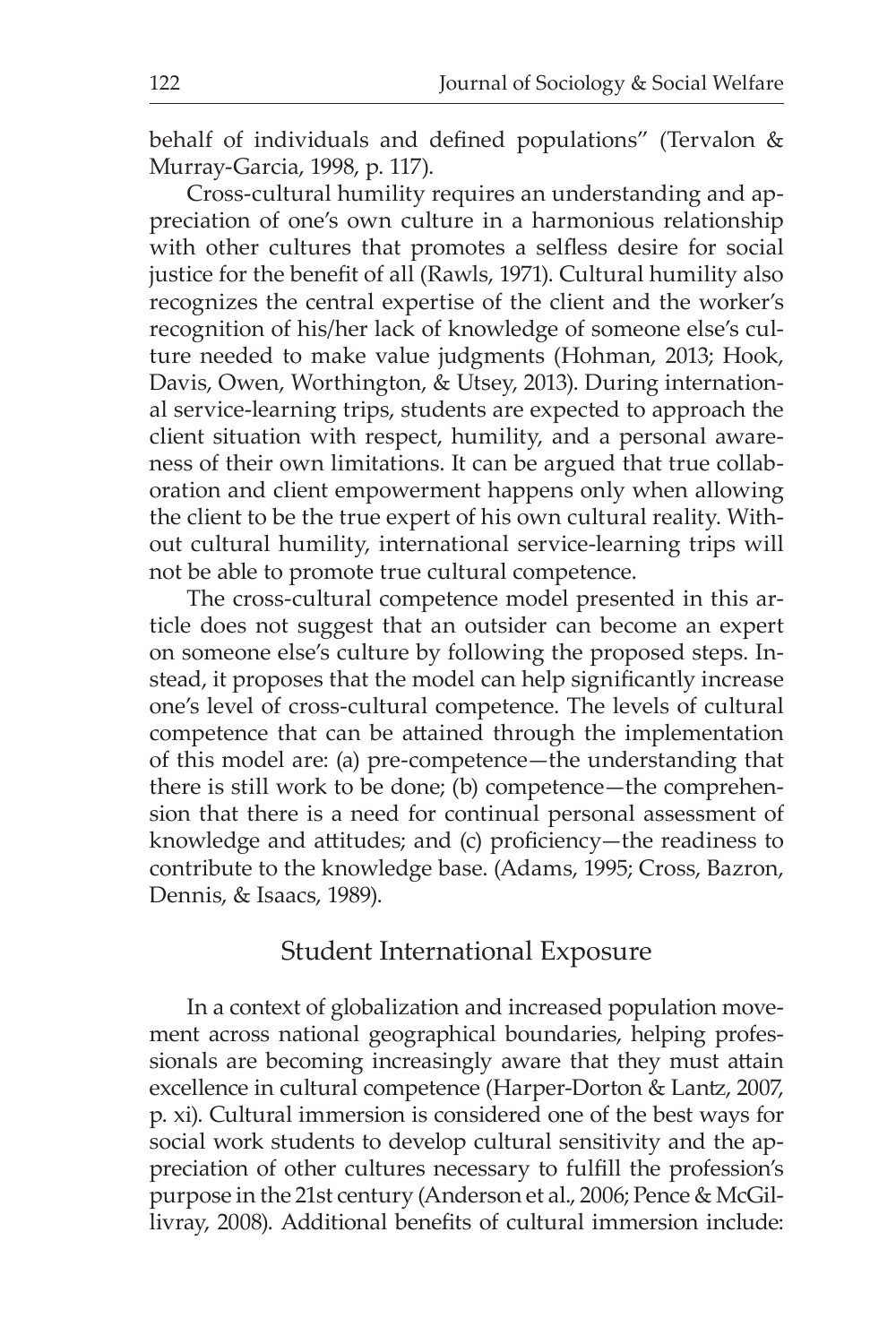building student confidence; promoting self-assessment; increasing understanding of globalization and global interdependence; increasing interest in humanitarian efforts and volunteer work; shaping attitudes and vision; improving critical thinking; and helping students understand and appreciate their own culture (Chieffo & Griffiths, 2004; Sutton & Rubin, 2004). Furthermore, travel abroad also contributes to the development of students' cognitive and affective functioning (Wolfer, 1990). As a result, an increasing number of academic disciplines and professions are relying on international travel to help their students build cross-cultural competence.

There are numerous ways of providing cultural immersion experiences. These include international study tours, international internships, study abroad programs, summer semesters abroad, and service-learning trips. It is estimated that approximately 250,000 college students in the United States participate in some form of international experience each year (Sachau, Brasher, & Fee, 2010). International field placements and semesters abroad provide students with more time for cultural immersion and skills development. Barriers preventing many students from participating in international educational experiences include lack of time, family or personal issues, financial burdens or responsibilities, academic needs and/or school-mandated course sequencing (Nagy & Falk, 2000). Content-driven study tours provide another option for cultural immersion. These are considered fairly limiting in their nature and scope, and may be perceived as more "touristy" and narrow in content. In our view, international service-learning (ISL) trips are the preferred choice to provide students with significant cultural immersion experiences, given their relative short-term and applied nature.

## International Service-Learning Trips

International service-learning (ISL) trips are faculty-led, relatively short-term, overseas intensive trips. From the authors' perspective, ISL trips work best when they last from three to eight weeks. These trips enable us to expose students to a broad range of cultures, social contexts and geographic locations while maintaining a focus on organized service. ISL trips are organized in partnership with local organizations and are fully embedded in their local contexts. Service activities are designed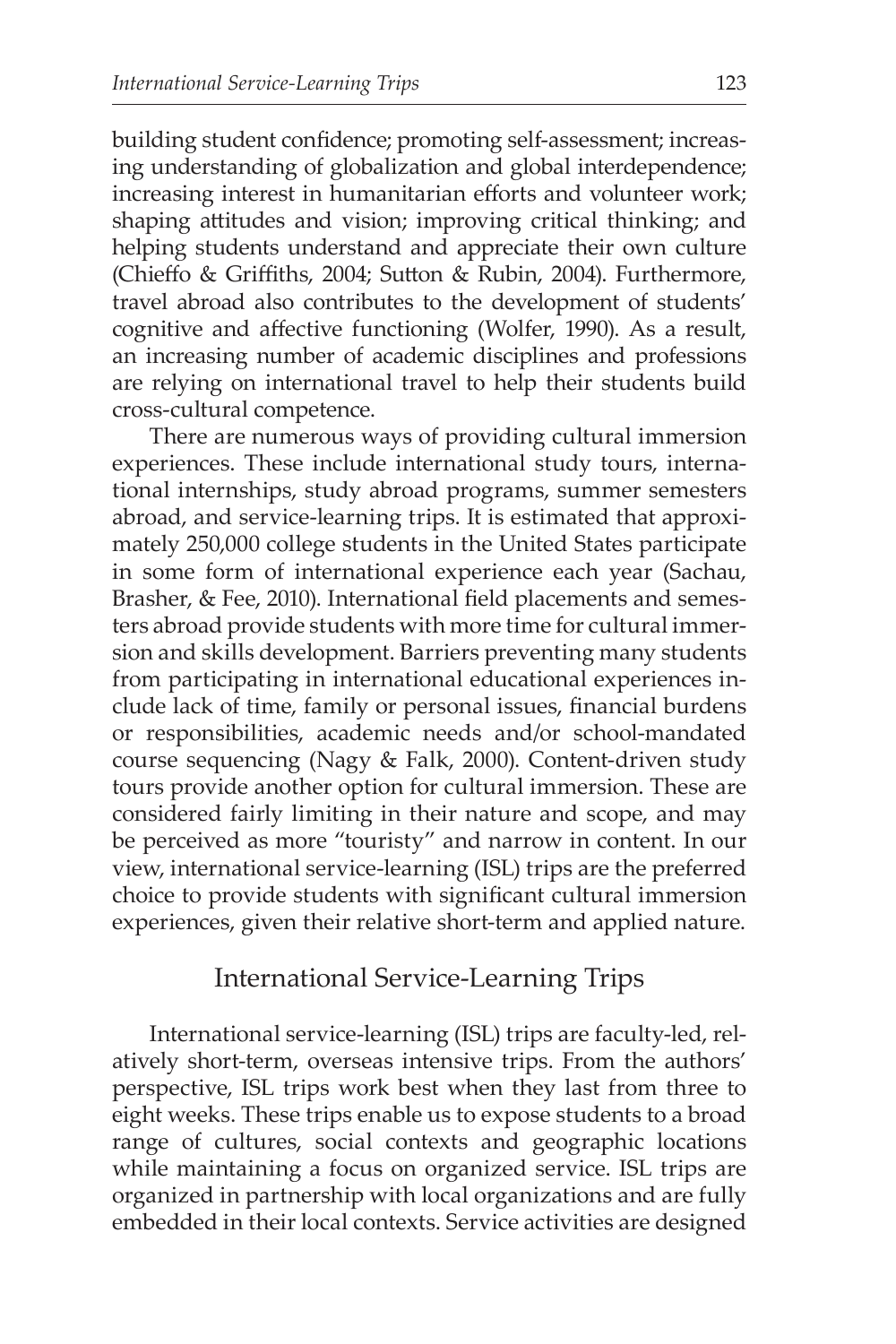to address specific local community or institutional needs, with a strong emphasis on empowerment consistent with a human rights and sustainable development approach (Offenheiser & Holcombe, 2003). This type of international exposure provides students with opportunities for cultural immersion, hands-on involvement, agency or community support and cooperation, and personal and professional reflection (Anderson et al., 2006; Pence & Macgillivray, 2008). In contrast to study tours, ISL trips lead to academic credit and are focused primarily on service learning. For this reason, learning must be documented before academic credit can be awarded to students. The rigorous learning objectives and expectations attached to the ISL trips (e.g., course content informed service) make this type of international experience empowering and developmental in nature. The ISL developmental nature sharply contrast with the charitable model of volunteer tourism or volunteerism.

#### *Charity versus Human Rights Approach to Social Development*

Clear and measurable learning outcomes are key to ISL trips. Learning experiences must seek an understanding of local realities to enable students to go beyond charity and realize the need to empower individuals, groups, or communities to create and implement needed changes. This focus is crucial to the proposed cross-cultural learning experience. The charitable model approach relies mostly on volunteerism. It sees local problems as requiring outside expert assistance provided by moral individuals, who sacrifice their time, efforts, and finances to provide assistance to people in need (Boesen & Martin, 2007). The charitable model requires the development of partnerships between helpers and clients to follow a series of expert recommended or mandated activities to solve problems. In spite of the merits of this approach, experts recognize the value of the local client or community knowledge base in the pursuit of sustainable change. As a result, a new model of development was proposed during the last decade. As part of the movement away from the charity model, experts looked at sustainability as an important aspect of development. The resulting model does not see clients as victims. Cultural humility plays a prominent role in this model, given that it sees the client as an expert that simply needs to learn different skills to solve his/her problems. The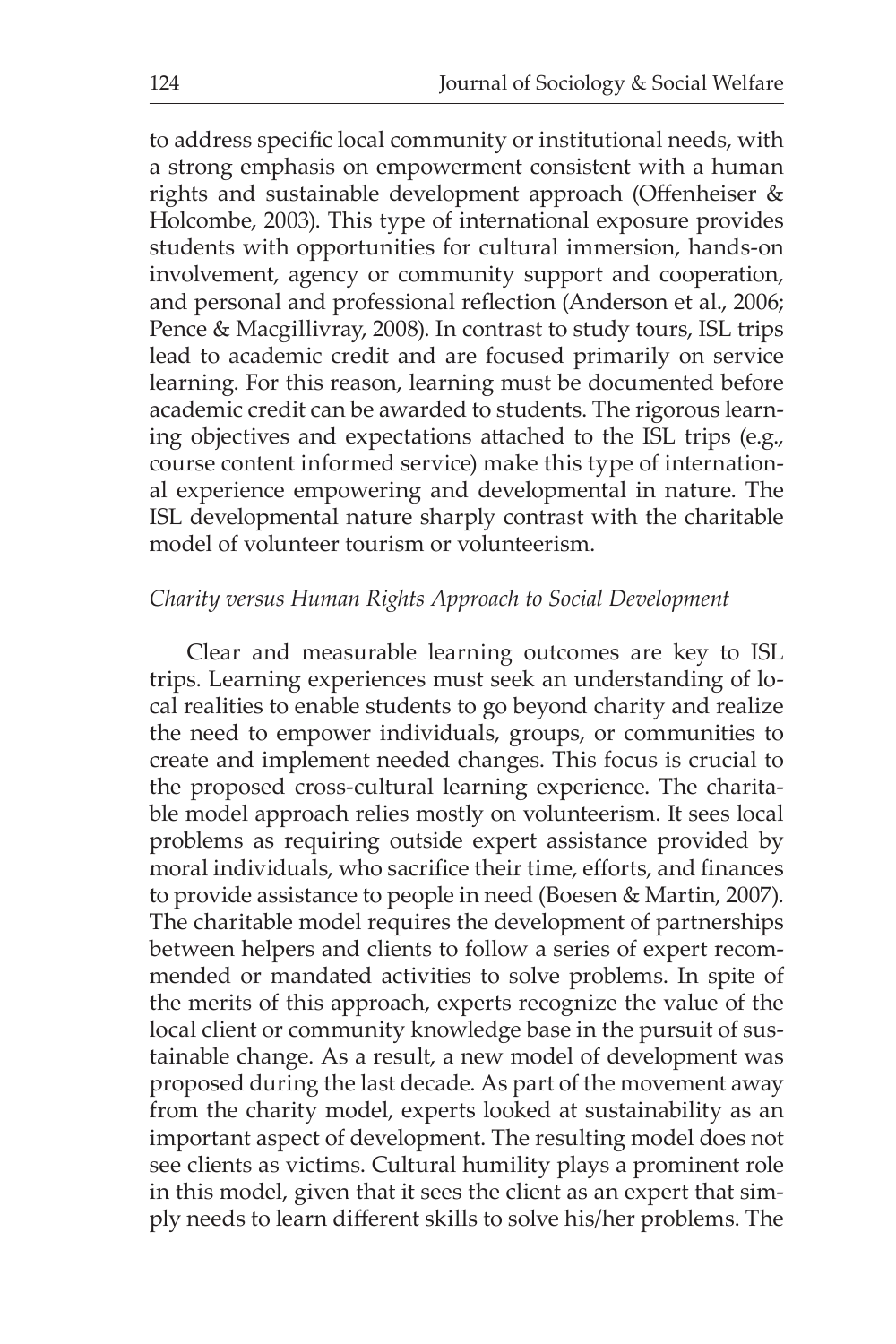model proposes that our inalienable human rights must be the basis for a true understanding of human problems and their solutions, regardless of the context (Boesen & Martin, 2007; EQUITAS, 2014). For these reasons, successful international service-learning trips rely on a human rights and sustainable development approach.

#### *Phases of Successful International Service-Learning Trips*

We propose the following phases and activities of successful ISL trips based on experiences of the main author during several ISL trips and international study tours.

Pre-travel phase. Some of the pre-travel activities required for the development of successful ISL trips include: (1) *Thematic Identification*—On what population and/or issue will the trip service activities focus? (2) *Geographical Location Identification*— Where does the population of interest reside or where is the problem taking place (e.g. continent, country, region within a country, city/village)? (3) *Security Assessment*—Is the identified destination safe for students and faculty to live and work in? An important planning component is the on-going monitoring of the site travel.state.gov for up-to-date international travel alerts and warnings. (4) *In-country Partner Identification*—What community, institution, organization, or agency would be the best partner/s to accomplish the goals of the ISL trip? Universities and colleges could partner with entities such as: local governmental or nongovernmental organizations engaged in community development work, local governmental or nongovernmental human service agencies, national-level not-for-profit voluntary agencies (e.g., World Vision, Save the Children, Catholic Relief, CARE, ADRA), U.S.-based organizations in foreign countries (e.g., Peace Corps), U.S. governmental organizations (e.g., United States Agency for International Development), and other international organizations (e.g., the UN organizations). (5) *Collaboration/Reciprocity Agreement/s*—Are there agreements already in place between the college/university and the in-country partner containing clear guidelines, expectations, and responsibilities (e.g., MOUs, partnership agreements)? If not, these documents need to be drafted and signed by all parties involved before the trip begins. The home institution's legal team should take a close look at these documents before signing them. (6) *Program*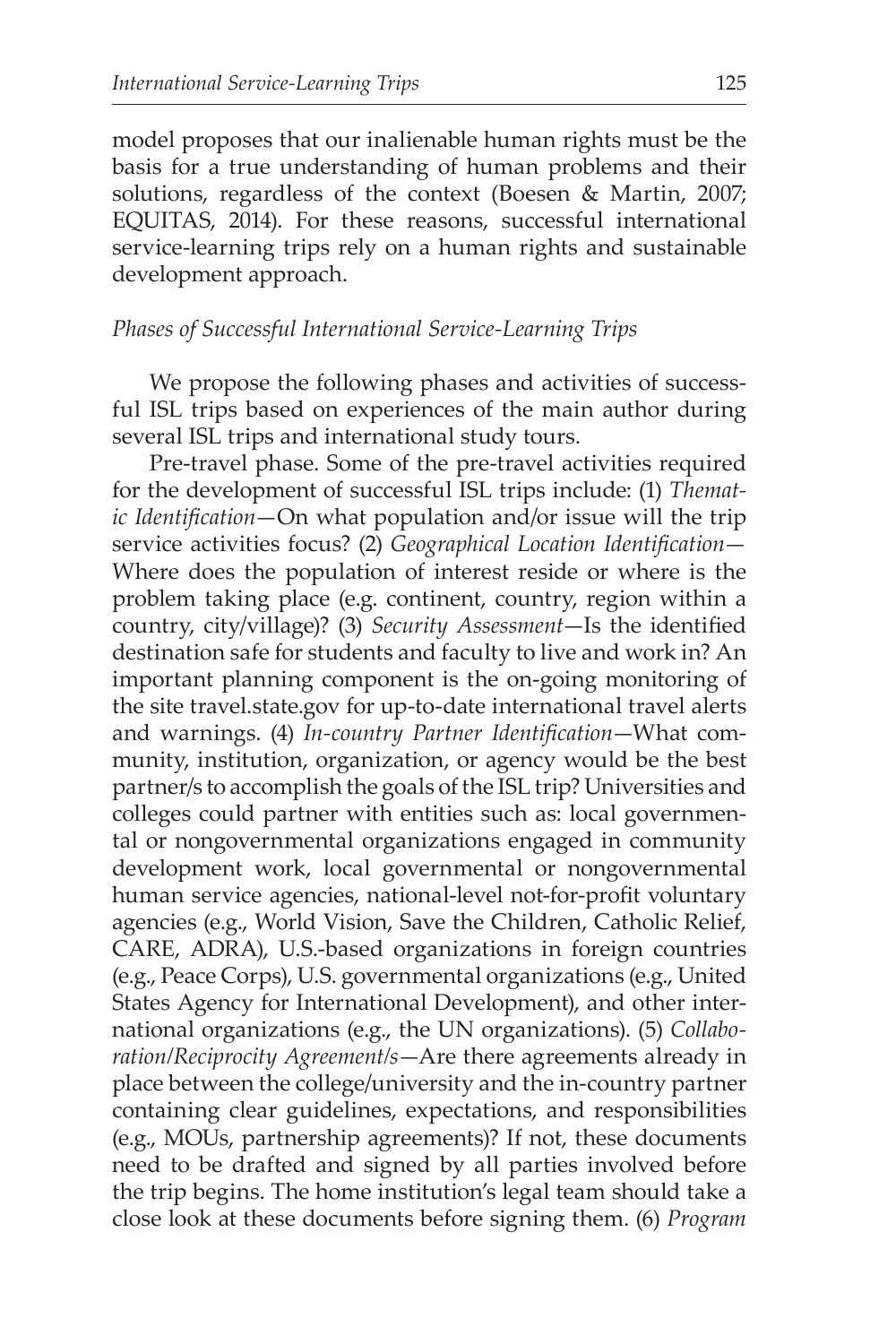*Development*—What programs/projects and/or service-learning activities would be required for completion of the course? This must be decided in close collaboration with the in-country partner entity while following a human rights-based, sustainable development model. (7) *Curriculum Development*—What will be the academic content and theoretical framework of the proposed course? What will be the in-country service-learning activities? What competencies and practice behaviors will be covered in the course? (8) *Trip Schedule and Itinerary Development*—Given its relatively short-term nature, what would be the best time for the ISL trip to take place (e.g., winter, spring, or summer break)? What would be the optimal timeframe for the trip (a minimum of three weeks; a maximum of eight weeks)? We should prepare for unexpected circumstances and contingencies when developing the itinerary for the ISL trip by developing a Plan A, Plan B, Plan C, and so on.

The pre-travel phase should also include: (9) *Enrollment Targets*—This is determined by contextual issues, the trip's characteristics and the project's capacity. (e.g., housing capacity, available transportation, and number of leading faculty). (10) *Budget Development*—work with the in-country partner on identifying in-country vendors and best prices for international and local airfare prices; in-country room and board; in-country transportation, etc. (11) *Faculty Expertise*—Does the principal faculty leader have the necessary expertise to lead the trip, including knowledge of the academic content, travel abroad experience, and any necessary language proficiency? If elements of the required expertise are missing, the leading faculty member can either partner with another faculty member, identify an in-country expert/consultant who could complement his/ her expertise, or fill any knowledge gaps before the trip takes place. (12) *Institutional Procedures*—Make sure the trip takes place in accordance with the home-institution's policies and procedures. Investigate and follow all institutional guidelines applicable to ISL trips (e.g., prepare and submit needed applications and other required documents). This includes following all institutional risk management guidelines. (13) *Student Recruitment*—Identify and disseminate the participants' inclusion and exclusion criteria (e.g., age, degree or area of specialized study, academic level). Identify the most appropriate marketing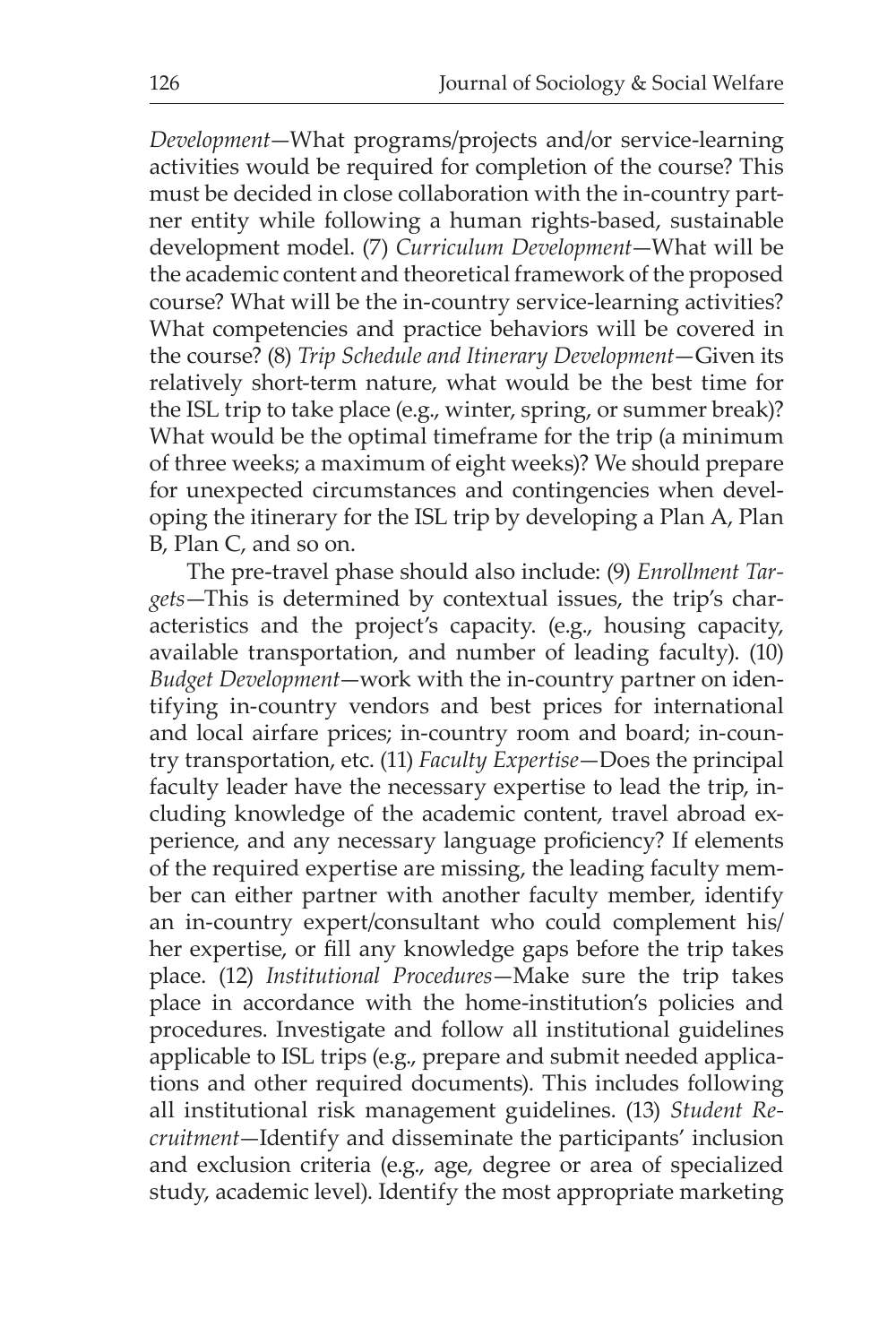strategies to reach the targeted population (e.g., social media, posters, flyers, emails, advising meetings). (14) *Informal Student Orientation*—Meet with interested students to clarify the trip's purpose, goals, and expectations; go over the trip's schedule and financial information; and provide them with information regarding course registration.

The final steps in the pre-travel phase include: (15) *Finalize ISL Trip Logistics*—Upon students' registration, purchase airfare tickets, pay for the hotel reservations (in many countries, hotels require pre-payment for the reserved rooms), purchase international travel insurance for all participants, etc. (16) *Formal Student Preparation*—Before departing, registered students should participate in a series of face-to-face seminars, presentations, and/or lectures. The lead faculty member should meet with students as often as necessary, depending on the nature and timeframe of the trip. Options include weekly meetings for an entire semester before the trip, or daily face-to-face interactions for ten to fourteen days before departure. Topics to be addressed must include, but are not limited to: local history, language, regional and local cultural mores and practices, in-country organizational norms, body language and verbal cues, dress code, regional and local idioms, flexibility and adaptability, non-judgmental attitudes (do's and don'ts), confidentiality, and in-country safety and security tips. Students may be required to read recommended books and articles and to view video materials.

During pre-departure meetings, whenever possible natives of the proposed host country should be invited to share personal experiences and to answer students' questions. The lead faculty member may consider the use of a cross-cultural self-awareness instrument. Test results should be processed and discussed with students. Lastly, a directed written assignment should be submitted before departure. The assignment should focus on the content covered during the pre-travel face-to-face interactions and on students' trip expectations. Assignments should revolve around the first three steps of the cross-cultural competence framework (Figure 1): self-awareness, cross-cultural knowledge, and cross-cultural awareness. Assignments should have clear descriptions, expectations, and grading rubrics. The last step in the pre-departure preparations is (18) *State Department Registration*—Register the ISL trip participants with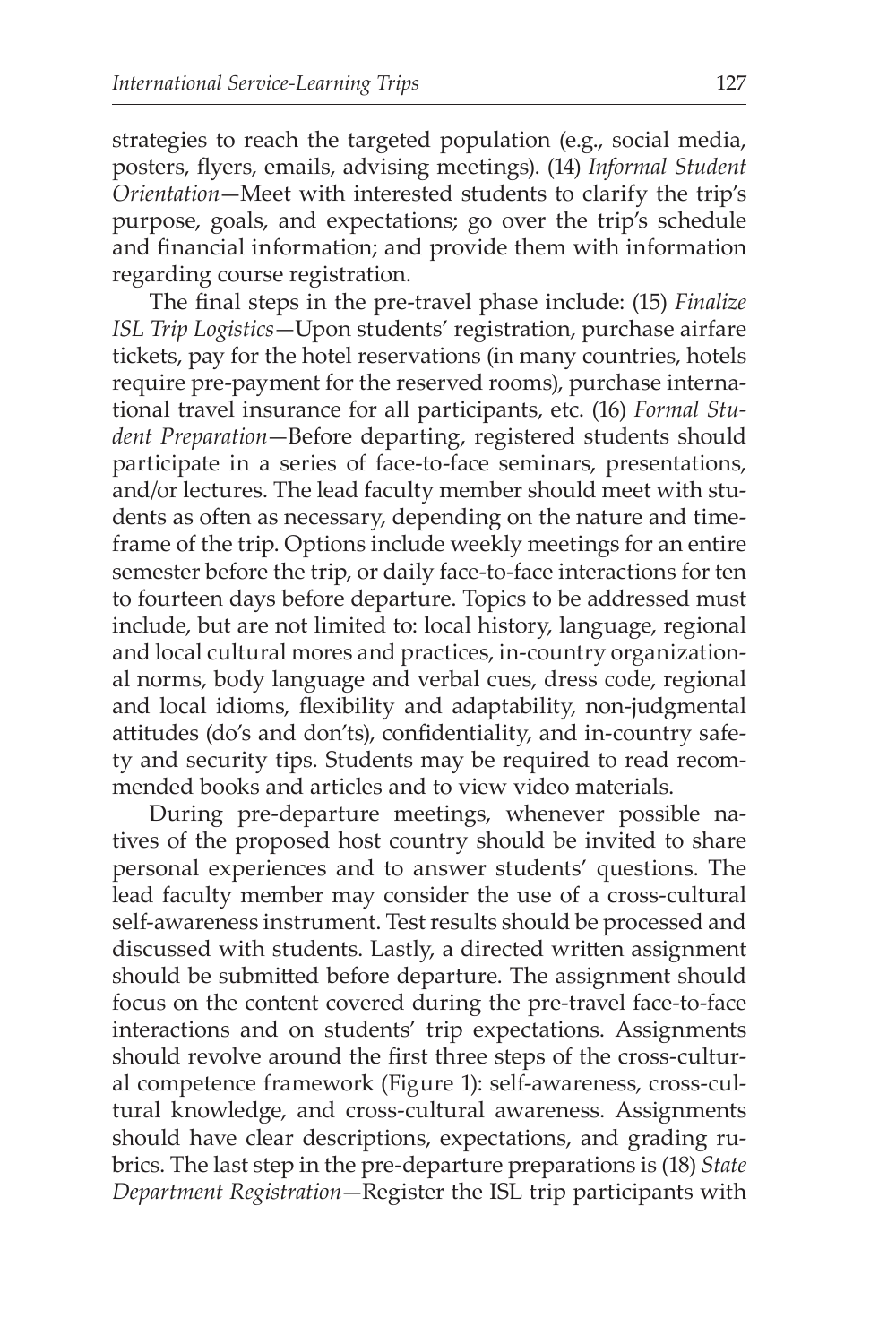the State Department and with the US Embassy/Consulate in the host country.

*In-country phase*. The activities suggested during this phase include, but are not limited to: (1) *Safety and Security*—Immediately upon arrival, the ISL trip leader should get in touch with the United States Embassy/Consulate in that country and introduce the group to the local authorities and other leaders, when appropriate. At all times, the participants should be aware of their immediate physical surroundings, they should keep an eye on the political developments in the host country, and they should adopt neutral views on national, regional, ethnic, organizational, local, or personal disputes. (2) *In-Country Logistic Auditing*—Upon arrival, the ISL trip leader should contact the partnering entities and all the vendors providing services, such as transportation providers, to make sure that these vendors are still in business, that the contracted services are still available, and that the prices for services and goods did not change (potentially due to higher gas prices, higher national or local inflation, etc.). (3) *Cultural Information Review*—Before starting the service-learning activities, a native facilitator from the in-country partnering entity or a cultural anthropologist from the local university/college should be invited to provide a review of the cultural information presented during the pre-travel phase, and to further clarify any remaining ambiguities and misconceptions. (4) *Service-learning Activities*—These are primarily the hands-on activities designed to encourage students to "work with local organizations to serve the community where they are staying, engage in cultural exchange, and learn about a daily reality very different from their own" (Grusky, 2000, p. 859). (5) *Tourist Activities*—In addition to the service-learning activities, evening and/or weekend tourist activities should be integrated into the ISL trip's schedule. These activities should offer opportunities for learning about regional or local cultural mores, provide morale boosters, serve as opportunities for relaxing and decompressing. (6) *Informational and Devotional Meetings*—Every morning an informational meeting should take place in order to clarify the daily tasks and expectations, changes in schedule, etc. A short devotional could take place either before or after the informational meeting if the group is composed of faithbased social work students. (7) *Debriefings*—At the end of each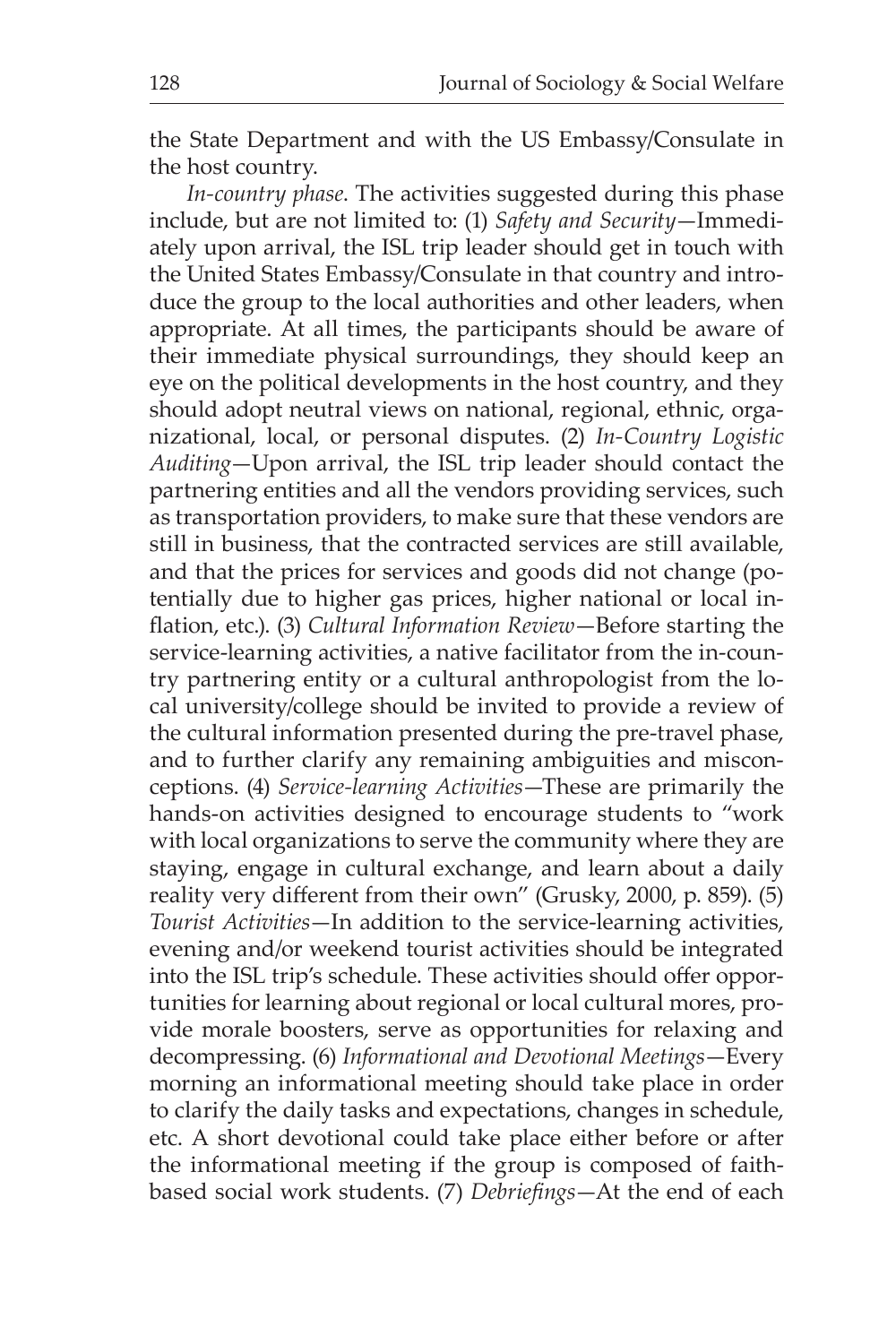workday, faculty members and students should meet to discuss the activities of the day; share thoughts, feelings and personal experiences; and explore the highs and lows of the day. These moments of debriefing should further clarify the purpose of the trip, solidify the learning objectives, and help cement cultural competence principles among students. (8) *Monitoring and Evaluation*—All in-country activities should be monitored and evaluated on a consistent basis by the ISL trip leader. This will allow for timely interventions when issues arise or when circumstances change. (9) *Feedback and Guidance*—Feedback and guidance should be provided to the students and to the in-country partner entities on a consistent basis or as needed.

The activities presented in the in-country phase are divided in three major categories: (1) *Investigative—*During the service-learning trip, students are expected to engage in investigative activities that enable them to study the course topics or issues (e.g., experiential research activities and papers, agency/ community presentations). (2) *Applied*—Students are expected to apply the theoretical knowledge acquired in the classroom to real life situations. (3) *Reflective*—Students are expected to engage in reflective activities such as debriefing and personal journaling at the end of each day.

During the in-country phase, students should focus on the last two steps of the proposed cross-cultural competence model (Figure 1): the development and application of cross-cultural skills and cultural humility.

*Post-travel phase*. Post-trip activities include, but may not be limited to: (1) *Critical Assessment and Analysis*—Upon their return, students should be provided with face-to-face interaction/s, written assignments, and/or video diaries to help them synthesize and analyze the acquired knowledge. (2) *Practical Applications*—Students should identify applications and implications of their learning. More specifically, they should reflect on the relevant applications of the acquired knowledge for their professional skills. They should also identify key applications of their learning for the classroom, their degree programs, internships, communities, and/or work settings.

The presented ISL trip stages and activities are not meant to be prescriptive, but rather they reflect the personal observations and experience gained after years of organizing international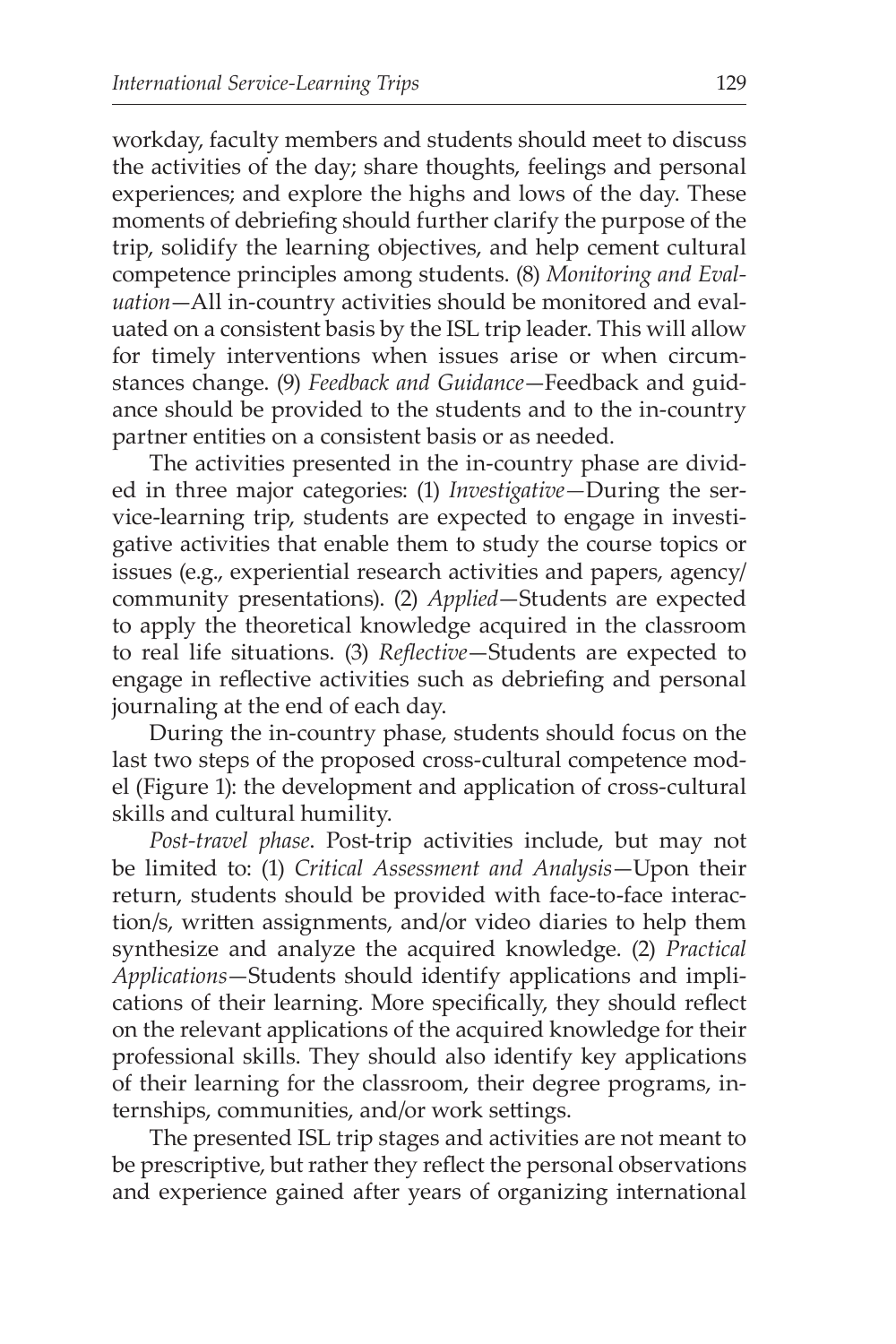service-learning trips and study tours. The stages and activities presented in this article should be adapted to fit the unique needs and contexts of each individual ISL trip.

## Conclusion

According to Nagy and Falk (2000), the global village in which we now live and global interdependence are growing by leaps and bounds. Stein (1965) stated half a century ago that "we neglect our responsibility in social work education when we do not provide a world view to our students, and we neglect our responsibility to our profession and our government when we do not contribute to international service" (p. 55). If these words were true more than fifty years ago, they are even more important for educators and practitioners today, given the shift from charity to a human rights and sustainable development approach (Offenheiser & Holcombe, 2003). In conclusion, ISL trips help students and faculty members see social work in action through empowerment and sustainable social change. These trips also give them the opportunity to contextualize social work practice. Benefits associated with ISL trips include development of cross-cultural competence, learning about global issues, international exposure, the opportunity to apply internationally acquired knowledge to domestic, cultural, social, and political issues, and the opportunity to contribute our own professional experiences and expertise to global issues (Healy, 1990). Schools of social work are encouraged to infuse international content into their curricula and to support international service-learning trips, organized content-driven study tours, international field placements and study abroad experiences. The authors consider international service-learning (ISL) trips to be the most comprehensive of all these. These trips create an intricate canvas where students can apply academic knowledge and theoretical concepts to community service projects with the dual purpose of learning and helping others (Crabtree, 2008).

## References

Adams, D. L. (1995). (Ed.). *Health issues for women of color: A cultural diversity perspective*. Thousand Oaks, CA: SAGE Publications.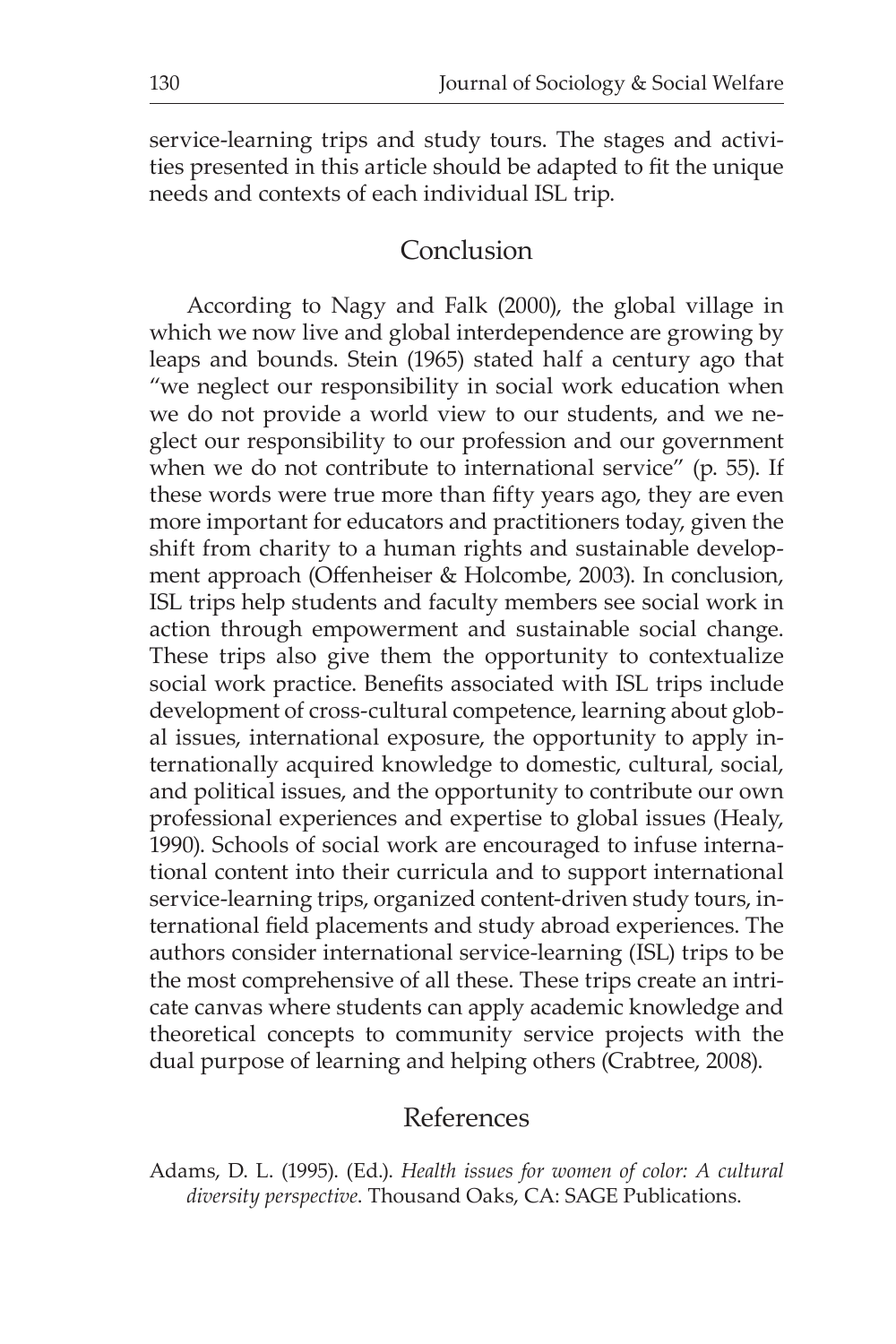- Anderson, P. H., Lawton, L., Rexeisen, R. J., & Hubbard, A. C. (2006). Short-term study aboard and intercultural sensitivity: A pilot study. *International Journal of Intercultural Relations, 30*, 467–469
- Boesen, J. K., & Martin, T. (2007). Applying a rights-based approach: An inspirational guide for civil society. *The Danish Institute for Human Rights.* Retrieved from https://www.crin.org/en/docs/dihr\_ rba.pdf
- Chieffo, L., & Griffiths, L. (2004). Large-scale assessment of student attitudes after a short-term study abroad program. *Frontiers: The Interdisciplinary Journal of Study Abroad, 10*, 165–177.
- Council on Social Work Education. (2015). *Educational policy and accreditation standards.* Retrieved from https://www.cswe.org/getattachment/Accreditation/Accreditation-Process/2015-EPAS/2015E-PAS Web FINAL.pdf.aspx
- Crabtree, R. D. (2008). Theoretical foundations for international service-learning. *Michigan Journal of Community Service Learning*, *15*,(1), 18–36., 18–36.
- Cross, T., Bazron, B., Dennis, K., & Issacs, M. (1989). *Towards a culturally competent system of care*, Vol. I. Washington, DC: Georgetown University Child Development Center, CASSP Technical Assistance Center.
- EQUITAS International Centre for Human Rights Education. (2014). *2014 international human rights training program program information.* Retrieved from https://equitas.org/wp-content/uploads/2013/10/2014-IHRTP-Information-Package.pdf
- Fong, R. (2004). *Culturally competent practice with immigrant and refugee children and families*. New York: Guilford Press.
- Fong, R., & Furuto, S. (Eds.). (2001). *Culturally competent practice: Skills, interventions, and evaluations.* Needham Heights, MA: Pearson.
- Grusky, S. (2000). International service learning. *American Behavioral Scientist, 43*(5), 858–867.
- Harper-Dorton, K. V., & Lantz, J. E. (2007). *Cross-cultural social work practice: Purpose and meaning* (2nd ed.). Chicago, IL: Lyceum Books.
- Healy, L. M. (1990). International curriculum content: The challenge of relevance for social work. In K. Kendall (Ed.), *The international in American education.* (p. 17–23). New York, NY: Hunter College of Social Work. Proceedings of an International Symposium.
- Hohman, M. (2013). Cultural humility: A lifelong practice. *In Situ*. Retrieved from: http://socialwork.sdsu.edu/insitu/diversity/culturalhumilityalifelongpractice/
- Hokenstad, M. C., & Midgley, J. (1997). Realities of global interdependence: Challenges for social work in a new century. In M. C. Hokenstad & J. Midgley, *Issues in international social work: Global challenges for a new century* (pp. 1–10). Washington, DC: NASW Press.